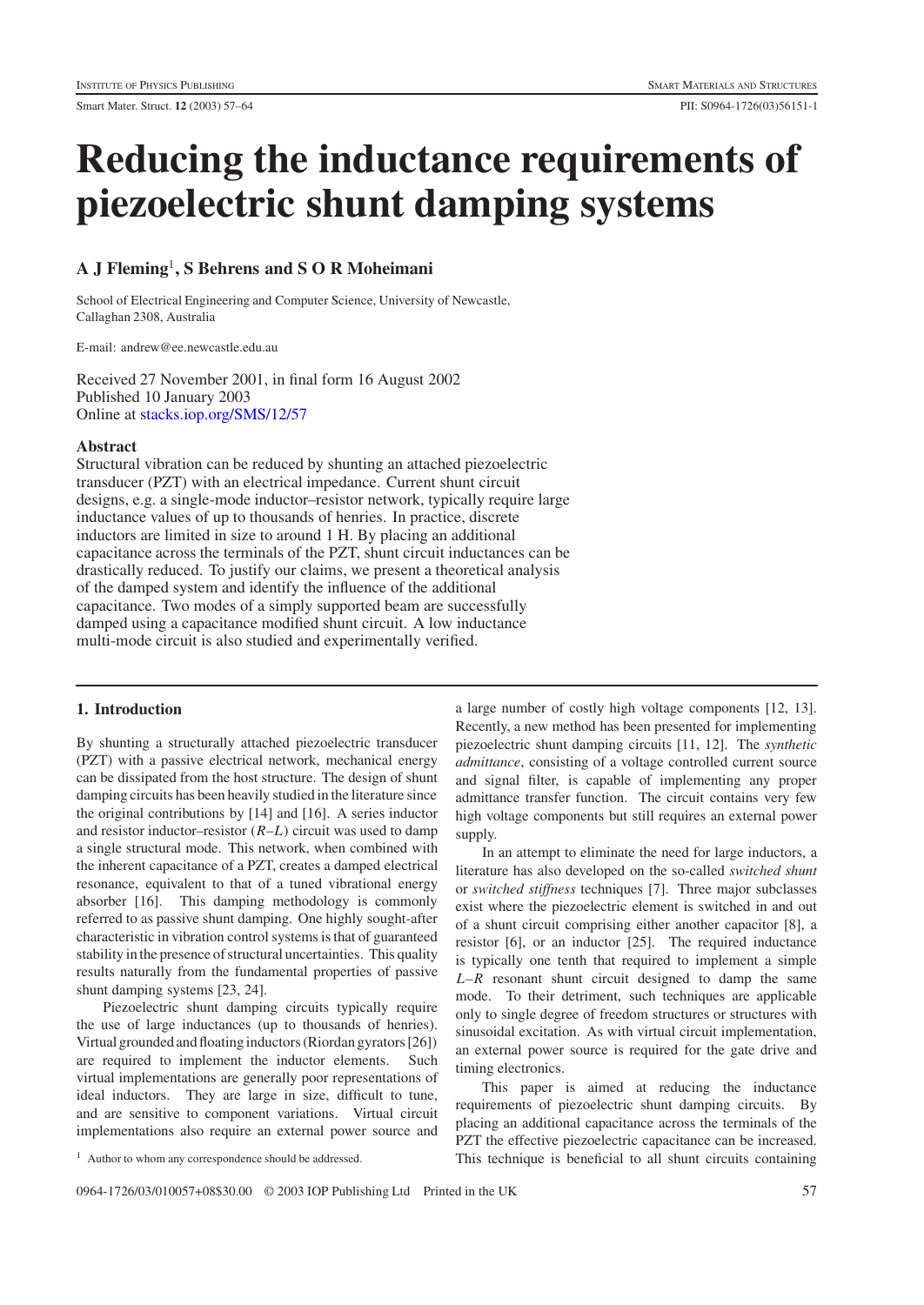

**Figure 1.** Single-mode shunt damping circuits.

inductors whose values are inversely proportional to the piezoelectric capacitance. At the present time, this covers all resonant shunting techniques. In addition, the inductance of hybrid switching circuits [7] is also loosely related to the inverse of piezoelectric capacitance. Increasing the effective piezoelectric capacitance results in shunt circuits with smaller inductance values. A quantifiable performance penalty is involved.

A new piezoelectric multi-mode shunt damping structure is also introduced. The *series–parallel* impedance structure uses less components, and contains smaller inductors than most previous circuit designs.

This paper is presented in five sections. We begin with a brief review of single- and multi-mode piezoelectric shunt circuit design. In section 3 we discuss the modelling of PZTs and show how to model the presence of an electrical shunt impedance. The effect of an additional piezoelectric capacitance is modelled in section 4. The multi-mode series–parallel impedance structure is introduced in section 5. Experimental results are presented in section 6. We conclude with a review of the initial goals and a summary of the theoretical and experimental results.

# **2. Piezoelectric shunt damping**

Shunt damping methodologies are often grouped into two broad categories: single mode and multi-mode. Single-mode shunt damping techniques are simple, but damp only one structural mode for every PZT. Multiple-mode shunt damping techniques require more complicated shunt circuits but are capable of damping many modes.

#### *2.1. Single-mode shunt damping*

Single-mode damping was introduced to decrease the magnitude of one structural mode [14, 18]. Two examples of single-mode damping are shown in figure 1; parallel and series shunt damping. An *R*–*L* shunt circuit introduces an electrical resonance. This can be tuned to one structural mode in a manner analogous to a mechanical vibration absorber. Singlemode damping can be applied to reduce several structural modes with the use of as many piezoelectric patches and damping circuits as necessary.

Problems may result if these piezoelectric patches are bonded to, or embedded in the structure: first, the structure may not have sufficient room to accommodate all of the patches; and second, the structure may be altered or weakened when the piezoelectric patches are applied. In addition, a large



**Figure 2.** Parallel and series multi-mode shunt circuits.

number of patches can increase the structural weight, making it unsuitable for applications such as aerospace systems and structures.

#### *2.2. Multiple-mode shunt damping*

To alleviate the problems associated with single-mode damping, multi-mode shunt damping has been introduced, i.e. the use of one piezoelectric patch to damp several structural modes.

One methodology for multi-mode shunt damping is to insert a *current blocking* circuit [28–31] in series with each shunt branch. In figure 2, the blocking circuit consists of a capacitor and an inductor in parallel,  $C_3 - L_3$ . The number of antiresonant circuits in each *R*–*L* shunt branch depends on the number of structural modes to be damped simultaneously. Each *R*–*L* shunt branch is designed to damp one structural mode. For example,  $R_1 - L_1$  in figure 2 is tuned to resonate at  $\omega_1$ , the resonant frequency of the first structural mode to be damped.  $R_2-L_2$  is tuned to  $\omega_2$ , the second structural mode to be damped, and so on.

According to Wu [29], the inductance values for the shunt circuits shown in figure 2 can be calculated from the following expressions (it is assumed that  $\omega_1 < \omega_2$ ):

$$
L_1 = \frac{1}{\omega_1^2 C_p} \qquad \tilde{L}_2 = \frac{1}{\omega_2^2 C_p} \qquad L_3 = \frac{1}{\omega_1^2 C_3}
$$

$$
L_2 = \frac{(L_1 \tilde{L}_2 + \tilde{L}_2 L_3 - L_1 L_3 - \omega_2^2 L_1 \tilde{L}_2 L_3 C_3)}{(L_1 - \tilde{L}_2)(1 - \omega_2^2 L_3 C_3)} \qquad (1)
$$

where  $C_p$  is the capacitance of the PZT, and  $C_3$  is an arbitrary capacitor used in the current blocking network. In the following sections  $C_3$  will be taken as 100  $\eta$ F.

More recently, the *current flowing* shunt circuit has been introduced [3, 4]. Shown in figure 3, the current flowing circuit requires one circuit branch for each structural mode to be controlled. The current flowing  $\hat{L}_i - C_i$  network in each branch is tuned to approximate a short circuit at the target resonance frequency whilst approximating an open circuit at the adjacent branch frequencies. The remaining inductor and resistor in each branch  $\tilde{L}_i - R_i$ , is tuned to damp the *i*th target structural mode in a manner analogous that performed during singlemode design. That is, the current flowing network decouples the multi-mode problem into a number of approximately independent single-mode designs. Unlike current blocking techniques, the order of each current flowing branch does not increase as the number of modes to be shunt-damped simultaneously increases. Besides greatly simplifying the tuning procedure, the current flowing technique requires less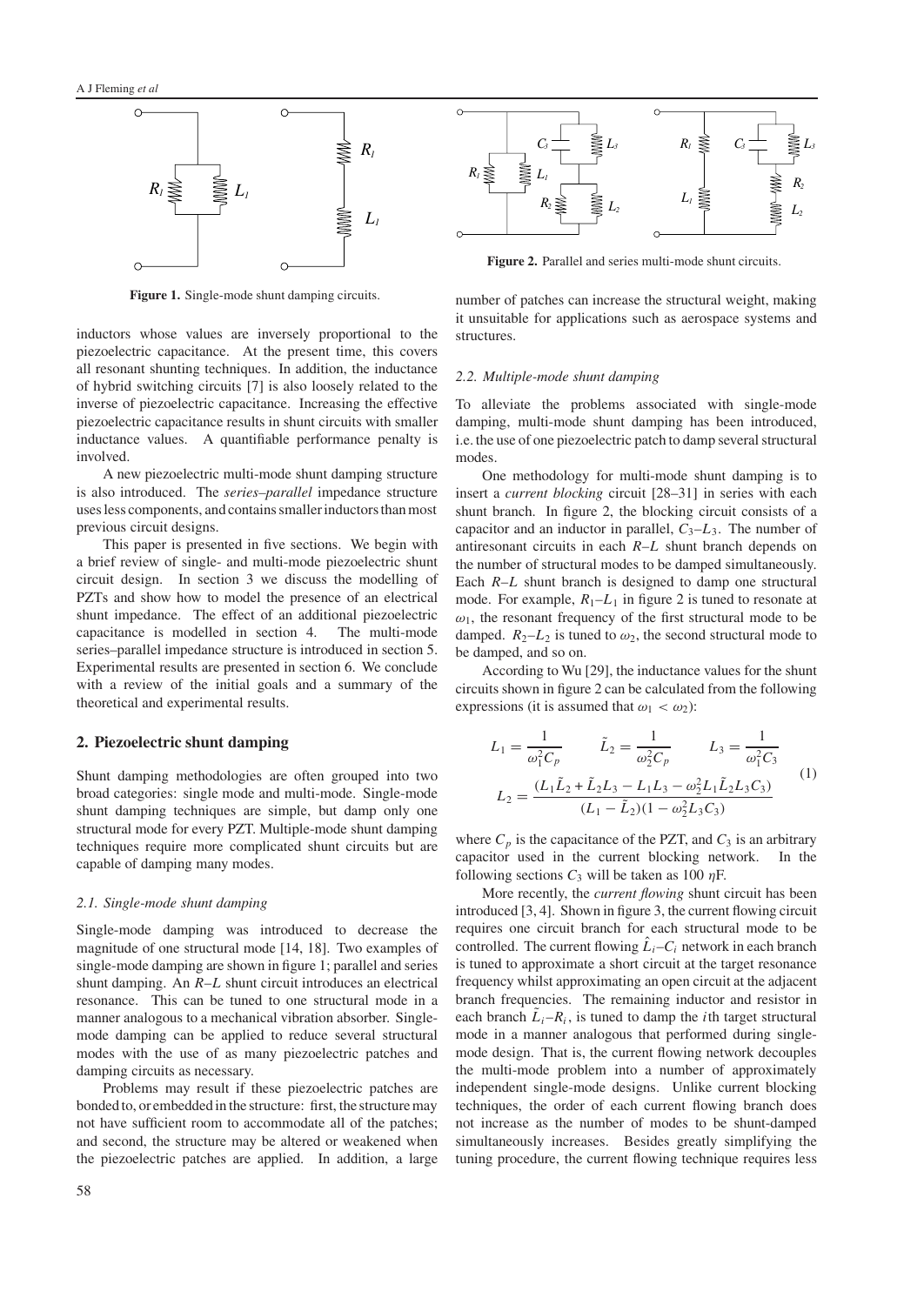

**Figure 3.** The current flowing shunt circuit.

components and gracefully extends to damp a large number of modes simultaneously, e.g. five modes of a simply supported plate [4]. Further practical advantages are realized when implementing the circuit: only a single non-floating inductor is required per branch [4]. A similar technique can be found in [19].

Other single- and multi-mode shunt damping methods have also been developed. As an active technique, the negative capacitance approach [1] has been employed to suppress structural and acoustic vibration [32]. Simple resistors have also been demonstrated to provide a small amount of damping [16]. As this paper is dedicated to resonant shunt circuits, and the two previously mentioned techniques do not include inductors, such techniques will be discussed no further.

#### **3. Modelling the compound system**

For generality, we will enter the modelling process with knowledge *a priori* of the system dynamics. As an example we consider a simply supported beam with two bonded piezoelectric patches, one to be used as a source of disturbance, and the other for shunt damping. The transfer function  $G_{vv}(s)$ , measured from applied actuator to sensor voltage can be derived analytically from the Euler–Bernoulli beam equation [15]. Alternatively, this transfer function can be obtained experimentally through system identification [21]. Using similar methods, we also consider the transfer function measured from the applied actuator voltage to displacement at a point  $G_{\nu\nu}(x, s)$ .

Following the modal analysis procedure [22], the resulting transfer functions have the familiar form

$$
G_{yv}(x,s) \triangleq \frac{Y(x,s)}{V_a(s)} = \sum_{i=1}^{\infty} \frac{F_i \phi_i(x)}{s^2 + 2\zeta_i w_i s + w_i^2}
$$
 (2)

$$
G_{vv}(s) \triangleq \frac{V_s(s)}{V_a(s)} = \sum_{i=1}^{\infty} \frac{\alpha_i}{s^2 + 2\zeta_i w_i s + w_i^2}
$$
(3)

where  $F_i$ , and  $\alpha_i$  represent the lumped modal and piezoelectric constants applicable to the *i*th mode of vibration.

#### *3.1. Piezoelectric modelling*

Piezoelectric crystals have a three-dimensional structure, i.e. crystal deformation occurs in three dimensions. Practical mechanical applications require the effect in one or two dimensions only, which can be achieved by manufacturing piezoelectric patches with large length and width to thickness ratios.



**Figure 4.** Equivalent electrical model of a PZT.

PZTs behave electrically like a capacitor and mechanically like a stiff spring [20]. An equivalent electrical model has been presented [9, 10, 16, 27] and is widely used in the literature. The model, shown in figure 4, consists of a strain-dependent voltage source and series capacitor.

#### *3.2. Modelling the presence of a shunt circuit*

Consider figures 4 and 5 where a piezoelectric patch is shunted by an impedance *Z*. The current–voltage relationship can be represented in the Laplace domain as

$$
V_z(s) = I_z(s)Z(s) \tag{4}
$$

where  $V_z(s)$  is the voltage across the impedance and  $I_z(s)$  is the current flowing through the impedance. Using Kirchhoff's voltage law on the circuit shown in figure 4 we obtain

$$
V_z(s) = V_p(s) - \frac{1}{C_p s} I_z(s)
$$
 (5)

where  $V_p$  is the voltage induced by the electromechanical coupling effect [16] and  $C_p$  represents the capacitance of the shunting layer. Combining (4) and (5) we obtain

$$
V_z(s) = \frac{Z(s)}{\frac{1}{C_{p}s} + Z(s)} V_p(s)
$$
 (6)

or

$$
V_z(s) = \frac{C_p s Z(s)}{1 + C_p s Z(s)} V_p(s).
$$
 (7)

Notice that when  $Z = \infty$ , i.e. open circuit, we have

$$
Z = \infty \quad \Rightarrow \quad V_z(s) \triangleq V_p(s) = G_{vv}(s) V_a(s). \tag{8}
$$

However, if the circuit is shunted by *Z*, we can assume that

$$
V_p(s) = G_{vv}(s)V_a(s) - G_{vv}(s)V_z(s) \qquad s.t. \ Z \neq \infty, 0.
$$
\n(9)

The above equations (8) and (9) are reported in state-space form [17] as the *sensing* and *actuator equations*. By substituting (6) into (9),

$$
V_p(s) = G_{vv}(s)V_a(s) - G_{vv}(s)\frac{Z(s)}{\frac{1}{C_p s} + Z(s)}V_p(s)
$$
 (10)

and rearranging we find the shunt damped transfer function

$$
\frac{V_p(s)}{V_a(s)} = \frac{G_{vv}(s)}{1 + G_{vv}(s)K(s)}\tag{11}
$$

59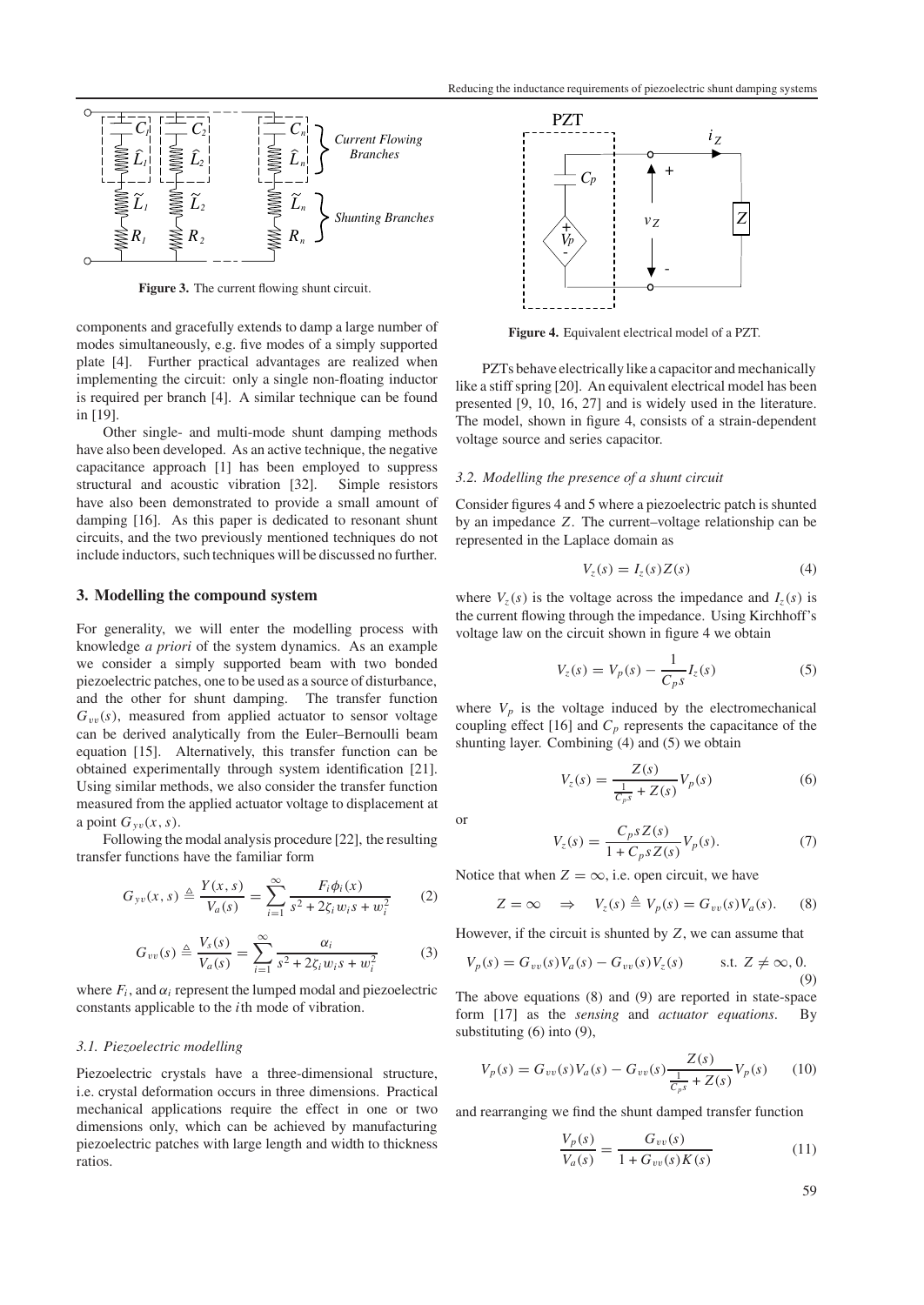

**Figure 5.** Structural inputs/outputs.

where

$$
K(s) = \frac{Z(s)}{Z(s) + \frac{1}{C_{p}s}}.\t(12)
$$

Note that  $V_p(s)$  is dynamically equivalent to  $V_s(s)$  (i.e. the open circuit voltage). We can rewrite the shunt-damped or closed loop transfer functions as

$$
\tilde{G}_{vv}(s) \triangleq \frac{V_s(s)}{V_a(s)} = \frac{G_{vv}(s)}{1 + G_{vv}(s)K(s)}\tag{13}
$$

and

$$
\tilde{G}_{yv}(x,s) \triangleq \frac{Y(x,s)}{V_a(s)} = \frac{G_{yv}(x,s)}{1 + G_{vv}(s)K(s)}.
$$
 (14)

From equations (13) and (14) we observe that shunt damping is equivalent to a negative feedback control strategy parameterized in terms of the shunt impedance  $Z(s)$ .

Using a similar procedure and the principle of superposition, the effect of a generally distributed disturbance force can be included:

$$
V_s(s) = \frac{G_{vf}(s)F(x,s)}{1 + K(s)G_{vv}(s)} + \frac{G_{vv}(s)V_{in}(s)}{1 + K(s)G_{vv}(s)}\tag{15}
$$

$$
Y(x,s) = \frac{G_{yf}(x,s)F(x,s)}{1+K(s)G_{vv}(s)} + \frac{G_{yv}(x,s)V_{in}(s)}{1+K(s)G_{vv}(s)}.
$$
 (16)

## **4. Supplementary capacitance**

The foremost problem with shunt damping implementation is the large required inductances.

Consider a shunt circuit employed to damp a single structural mode centered at 100 Hz, assuming a typical PZT capacitance of 100 nF, and required inductance 25.3 H. To implement such inductance values, designers have turned to the use of opamp based virtual inductors and, more recently, impedance synthesizing devices [11–13]. In many circumstances, it may be undesirable to use such methods as they introduce additional complexity, reliability issues, and require external power sources.

By noting that the inductance values (1) are inversely proportional to the equivalent piezoelectric capacitance, inductances can be reduced by simply increasing the capacitance. This is achieved by selecting a PZT with higher dielectric constant, lesser thickness, or greater surface area.



Figure 6. Electrical and Thevénin equivalent model of the PZT with additional parallel capacitance.

Alternatively, the piezoelectric capacitance can be increased by placing an additional capacitance *Cad* in parallel with the PZT.

The effect of the additional capacitance can be modelled by considering the Thevénin equivalent network, figure 6. Parameters of the equivalent circuit are shown below (17):

$$
C_T = C_p + C_{ad} \qquad \alpha = \frac{C_p}{C_p + C_{ad}}.\tag{17}
$$

By following a procedure similar to that of section 3.2, a model of the compound system can be obtained. The network equation (6) is replaced with

$$
V_z(s) = \frac{Z(s)}{\frac{1}{C_{rs}} + Z(s)} \alpha V_p(s).
$$
 (18)

This is substituted into (9), yielding the closed loop transfer function from applied actuator to piezoelectric sensor voltage  $\tilde{G}^{cap}_{vv}(s)$ :

$$
\tilde{G}_{vv}^{cap}(s) \triangleq \frac{V_s(s)}{V_a(s)} = \frac{G_{vv}(s)}{1 + G_{vv}(s)\alpha K(s)}\tag{19}
$$

$$
K(s) = \frac{Z(s)}{Z(s) + \frac{1}{C_{TS}}}.
$$
 (20)

Similarly

$$
\tilde{G}_{yv}^{cap}(x,s) \triangleq \frac{Y(x,s)}{V_a(s)} = \frac{G_{yv}(x,s)}{1 + G_{vv}(s)\alpha K(s)}.
$$
 (21)

For a series configuration single-mode shunt damping circuit (shown in figure 1), the structure of the feedback controller is as follows:

$$
K(s) = \frac{Z(s)}{Z(s) + \frac{1}{C_{p}s}}
$$
\n(22)

$$
=\frac{L_1C_ps^2 + R_1C_ps}{L_1C_ps^2 + R_1C_ps + 1}.
$$
\n(23)

If  $C_p$  is replaced with  $C_T$ , we wish to find component values that will retain the original feedback controller  $K(s)$ . Simply

$$
\hat{L}_1 = L_1 \frac{C_p}{C_T} \qquad \hat{R}_1 = R_1 \frac{C_p}{C_T} \tag{24}
$$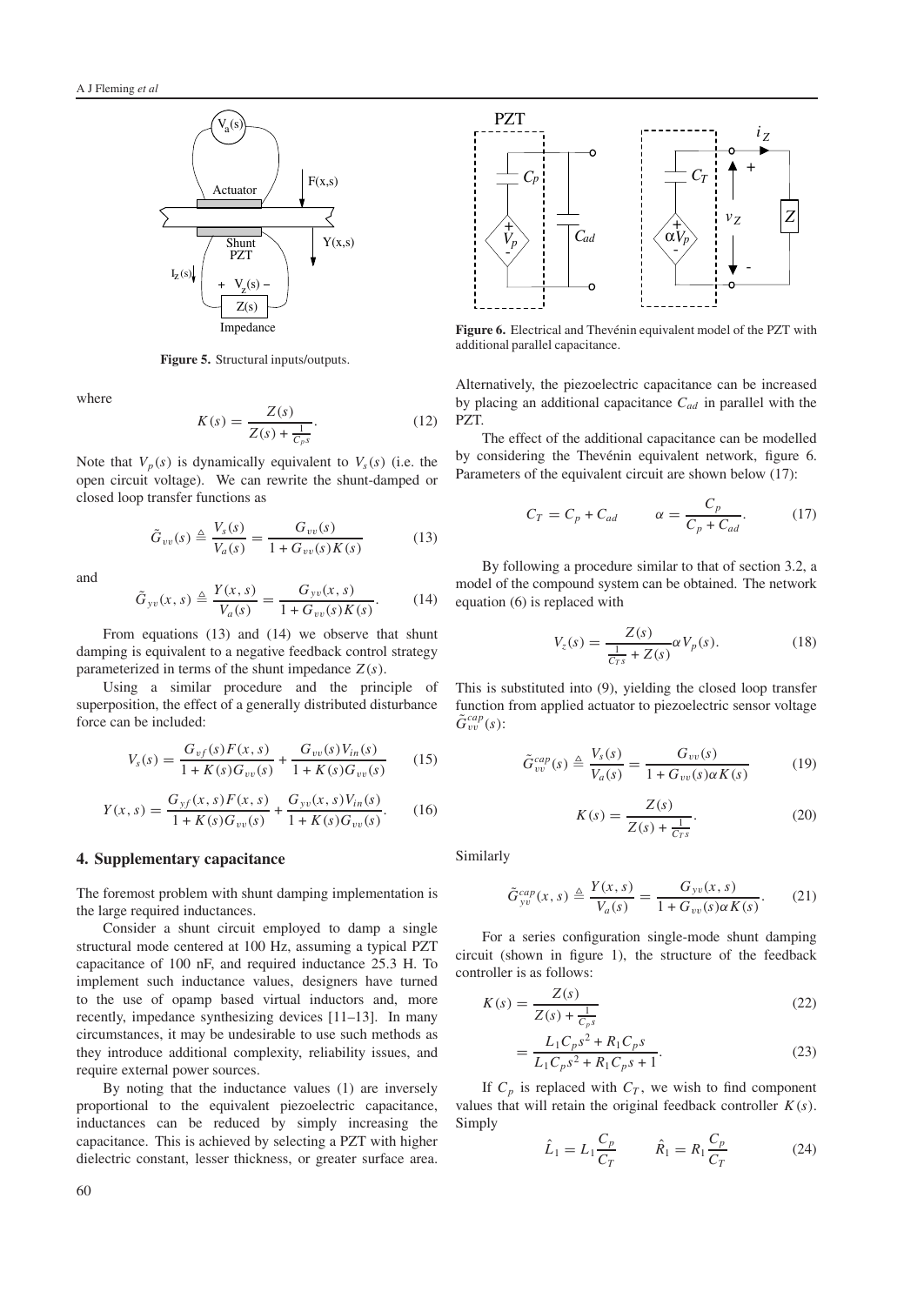

**Figure 7.** The series–parallel impedance structure (a), and simplified circuit (b).

where  $\hat{L}_1$ , and  $\hat{R}_1$  are the shunt circuit components for use with  $C_T$ . Thus the inductance and resistance values are reduced by the same factor by which the capacitance is increased.

For multi-mode shunt circuits the result is similar. Because the PZT capacitance has increased, branch inductance and resistance values decrease. The inductors contained in the current blocking networks are not dependent on the PZT capacitance. The inductance is dependent on the arbitrary capacitance  $C_3$ , and hence is also arbitrary.

In summary, by artificially increasing the PZT capacitance, inductance values can be reduced but at the expense of damping performance. Supplementary capacitance has the effect of reducing the feedback controller gain *K*(*s*). The exact performance loss, in terms of dB reduction, is a function of the open loop dynamics, the amount of additional capacitance, the structure of the shunt circuit, and the component values. For any specific case, samples of the expected performance loss must be found directly by simulation.

#### **5. New multi-mode shunt damping structure**

In this section, a new multimode piezoelectric shunt damping structure is presented. The *series–parallel* impedance structure contains significantly smaller inductors than other resonant shunt techniques.

Consider the series–parallel multimode impedance structure shown in figure 7(a). Each parallel network  $C_i$ - $L_h - L_b - R_i$  contains two sub-networks: a current blocking network  $C_i - L_{h_i}$ , and a parallel single-mode shunt damping network  $L_{b_i}$ – $R_i$ . As in [28], for a specific mode with resonance frequency  $\omega_i$ , both the current blocking and shunt damping networks,  $C_i - L_{h_i}$  and  $L_{b_i} - C_p$ , are tuned to  $\omega_i$ .

The operation is described fairly simply. At a specific structural resonance  $\omega_i$ , the current blocking network tuned to that mode has an extremely large impedance. All other adjacent current blocking networks, tuned to the remaining structural resonance frequencies, have a low impedance at  $\omega_i$ . Thus, a voltage applied at the terminals results in a current

that flows freely through the detuned low impedance current blocking networks and through the shunt damping network connected in parallel to the current blocking network tuned to  $\omega_i$ . In this way, the circuit is decoupled so that each damping network  $L_{b_i} - R_i - C_p$ , can be tuned individually to the target resonance frequency. At a structural resonance  $\omega_i$ , the overall impedance is approximately  $L_{b_i} - R_i$ .

In its simplest form, as described above, the series–parallel structure offers no great advantages over current techniques. Although it contains less components than traditional current blocking networks [28, 30], the circuit is little more than the parallel dual of so-called current flowing techniques [3, 5]. Benefits arise from a suitable a choice in the arbitrary capacitances  $C_i$ . The recommended capacitance value is  $10-$ 20 times larger than the piezoelectric capacitance. In this case, the current blocking inductors will be significantly smaller than the damping inductors. As shown in figure 7(b), the circuit can be simplified by combining the parallel current blocking and damping inductors.

When the current blocking and damping inductors are tuned to the resonance frequencies, i.e.

$$
L_{h_i} = \frac{1}{\omega_i^2 C_i} \qquad i = \{1, 2, 3, \dots, n\},\tag{25}
$$

$$
L_{b_i} = \frac{1}{\omega_i^2 C_p} \qquad i = \{1, 2, 3, \dots, n\}.
$$
 (26)

The effective inductance resulting from the parallel connection of (26) and (25) is

$$
Z_{L_i}(s) = L_i s = \left(\frac{L_{b_i} L_{h_i}}{L_{b_i} + L_{h_i}}\right) s = L_i s
$$
  
for all  $i = \{1, 2, 3, ..., n\}.$  (27)

As  $C_i$  has been chosen significantly larger than  $C_p$ , we have realized a dramatic reduction in the required inductance value. The impedance of the modified series–parallel shunt circuit, as shown in figure7(b), is

$$
Z(s) = \sum_{i=1}^{n} \frac{\frac{1}{C_i s}}{s^2 + \frac{1}{R_i C_i} s + \frac{1}{L_i C_i}}.
$$
 (28)

## **6. Experimental results**

#### *6.1. Experimental set-up*

As shown in figure 8, the experimental beam is a uniform aluminum bar with rectangular cross section and experimentally pinned boundary conditions at both ends. A pair of piezoelectric ceramic patches (PIC151) are attached symmetrically to either side of the beam surface. One patch is used as an actuator and the other as a shunting layer. Experimental beam and piezoelectric parameters are summarized in tables 1 and 2.

The displacement and voltage frequency responses are measured using a Polytec laser vibrometer (PSV-300) and a HP spectrum analyzer (35670A).

For flexibility during experimentation, the shunt circuits are implemented using a synthetic impedance [13].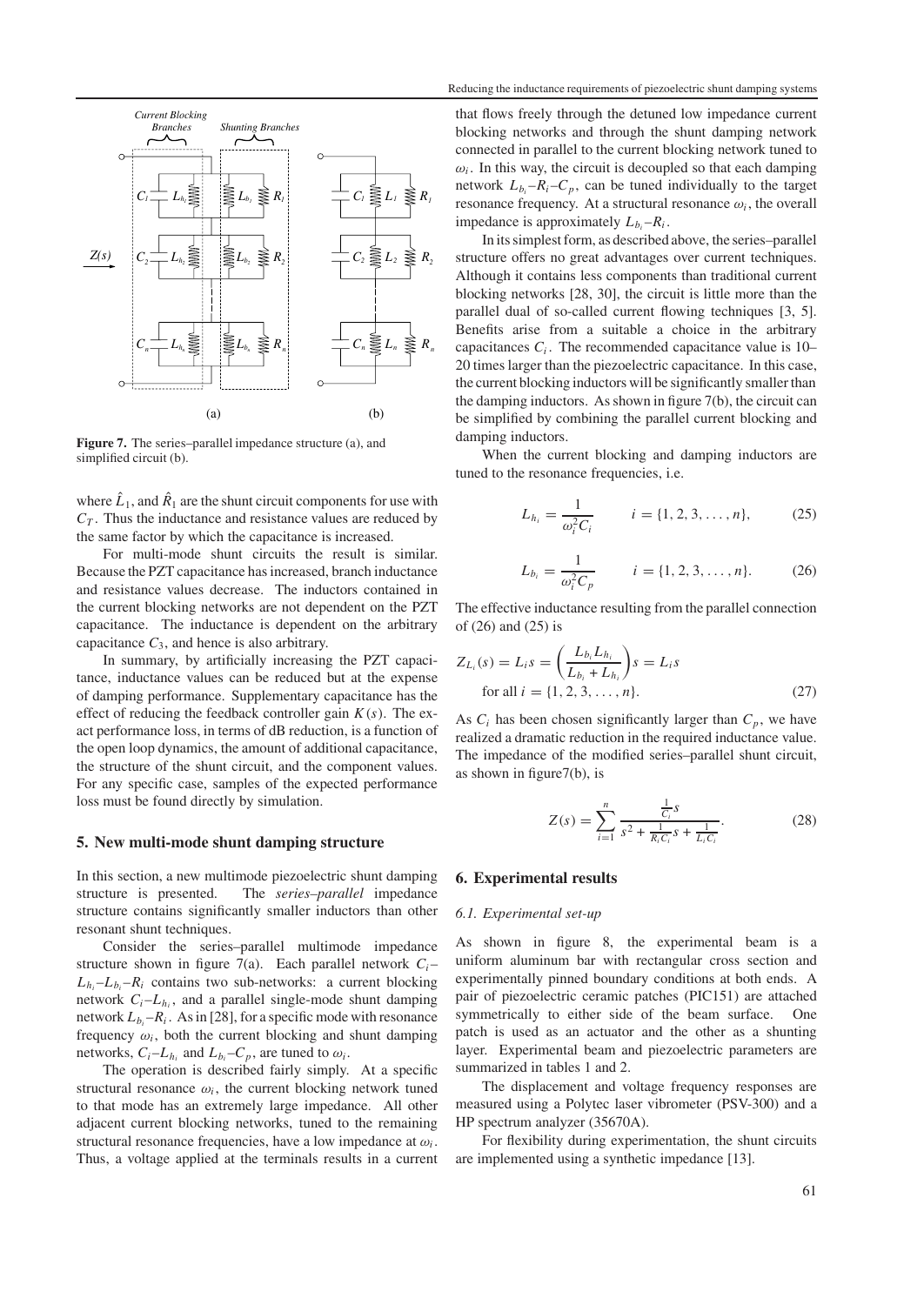

**Figure 8.** The experimental beam. (This figure is in colour only in the electronic version)

**Table 1.** Experimental beam parameters.

| Length, $L(m)$                                              | 0.6                  |
|-------------------------------------------------------------|----------------------|
| Width, $w_h$ (m)                                            | 0.05                 |
| Thickness, $h_h$ (m)                                        | 0.003                |
| Young's modulus, $E_b$ (10 <sup>9</sup> N m <sup>-2</sup> ) | 65                   |
| Density, $\rho$ (kg m <sup>-2</sup> )                       | 2650                 |
| Piezo location (from end) (m)                               | $0.05 \; \mathrm{m}$ |
|                                                             |                      |

| Table 2. PZT properties.                                        |                        |  |
|-----------------------------------------------------------------|------------------------|--|
| Length $(m)$                                                    | 0.070                  |  |
| Charge constant, $d_{31}$ (m V <sup>-1</sup> )                  | $-210 \times 10^{-12}$ |  |
| Voltage constant, $g_{31}$ (V m N <sup>-1</sup> )               | $-11.5 \times 10^{-3}$ |  |
| Coupling coefficient, $k_{31}$                                  | 0.340                  |  |
| Capacitance, $C_p$ ( $\mu$ F)                                   | 0.105                  |  |
| Width, $w_s w_a$ (m)                                            | 0.025                  |  |
| Thickness, $h_s h_a$ (10 <sup>-3</sup> m)                       | 0.25                   |  |
| Young's modulus, $E_s E_a$ (10 <sup>9</sup> N m <sup>-2</sup> ) | 63                     |  |

|  |  |  | Table 3. Shunt circuit component values. |  |
|--|--|--|------------------------------------------|--|
|--|--|--|------------------------------------------|--|

|               | Natural PZT | Modified cap. |
|---------------|-------------|---------------|
| $C_p$ (nF)    | 104.8       | 104.8         |
| $C_{ad}$ (nF) | 0           | 212.2         |
| $C_3$ (nF)    | 104.8       | 317.0         |
| $L_1$ (H)     | 41.8        | 13.9          |
| $L_2$ (H)     | 20.8        | 6.9           |
| $L_3$ (H)     | 41.8        | 13.9          |
| $R_1(\Omega)$ | 1543        | 514           |
| $R_1(\Omega)$ | 1145        | 381           |

#### *6.2. Supplementary capacitance*

A traditional series configuration multi-mode shunt circuit is first designed using the techniques presented in [29] and [2]. A summary of the component values is provided in table 3.

The shunt circuit is then redesigned using a supplementary capacitance of 212.2 nF. A three times reduction of component values is achieved.

A summary of damping performance is provided in table 4. Figure 9 shows the displacement magnitude frequency response for each of the three cases: open loop, shunt damped, and shunt damped with supplementary capacitance.



**Figure 9.** Displacement magnitude frequency response, open loop, shunt damped, and shunt damped with supplementary capacitance.  $G_{yy}(s, x = 0.17 \text{ m}).$ 

**Table 4.** Displacement magnitude reduction.

|                  | Natural PZT | Modified cap. |
|------------------|-------------|---------------|
| Second mode (dB) | 21.9        | 18.0          |
| Third mode (dB)  | 20.4        | 15.7          |

**Table 5.** Component values of the experimental series–parallel shunt circuit.

|                     | Series-parallel  | Equivalent value |
|---------------------|------------------|------------------|
| $C_p$ (nF)          | 104.8            |                  |
| $C_1$ (nF)          | 1600             |                  |
| $C_2$ (nF)          | 1600             |                  |
| $C_3$ (nF)          | 1600             |                  |
| $L_1$ (H)           | 2.52             | 41.8             |
| L,                  | 496 mH           | 20.8H            |
| L <sub>3</sub>      | $169 \text{ mH}$ | 6.8 <sub>H</sub> |
| $R_1$ (k $\Omega$ ) | 60               |                  |
| $R_2$ (k $\Omega$ ) | 58               |                  |
| $R_3$ (k $\Omega$ ) | 38               |                  |

#### *6.3. Series–parallel structure*

A series–parallel shunt circuit was designed to damp the second, third, and fourth modes of the experimental beam described in section 6.1. A summary of the circuit components is provided in table 5. The inductor sizes required to implement a traditional resonant shunt circuit or current-flowing shunt circuit are also provided.

The experimental transfer function  $G_{vv}(s)$ , whose frequency response is shown in figure 10, was measured to allow the simulation of damping performance. The open and closed loop transfer functions,  $G_{\nu\nu}(s)$  and  $\tilde{G}_{\nu\nu}(s)$ , shown in figure 11, were measured to gauge damping performance. A good correlation was observed between simulated and experimental results. Peak amplitudes of the second, third, and fourth modes were reduced by 15, 12, and 6 dB respectively.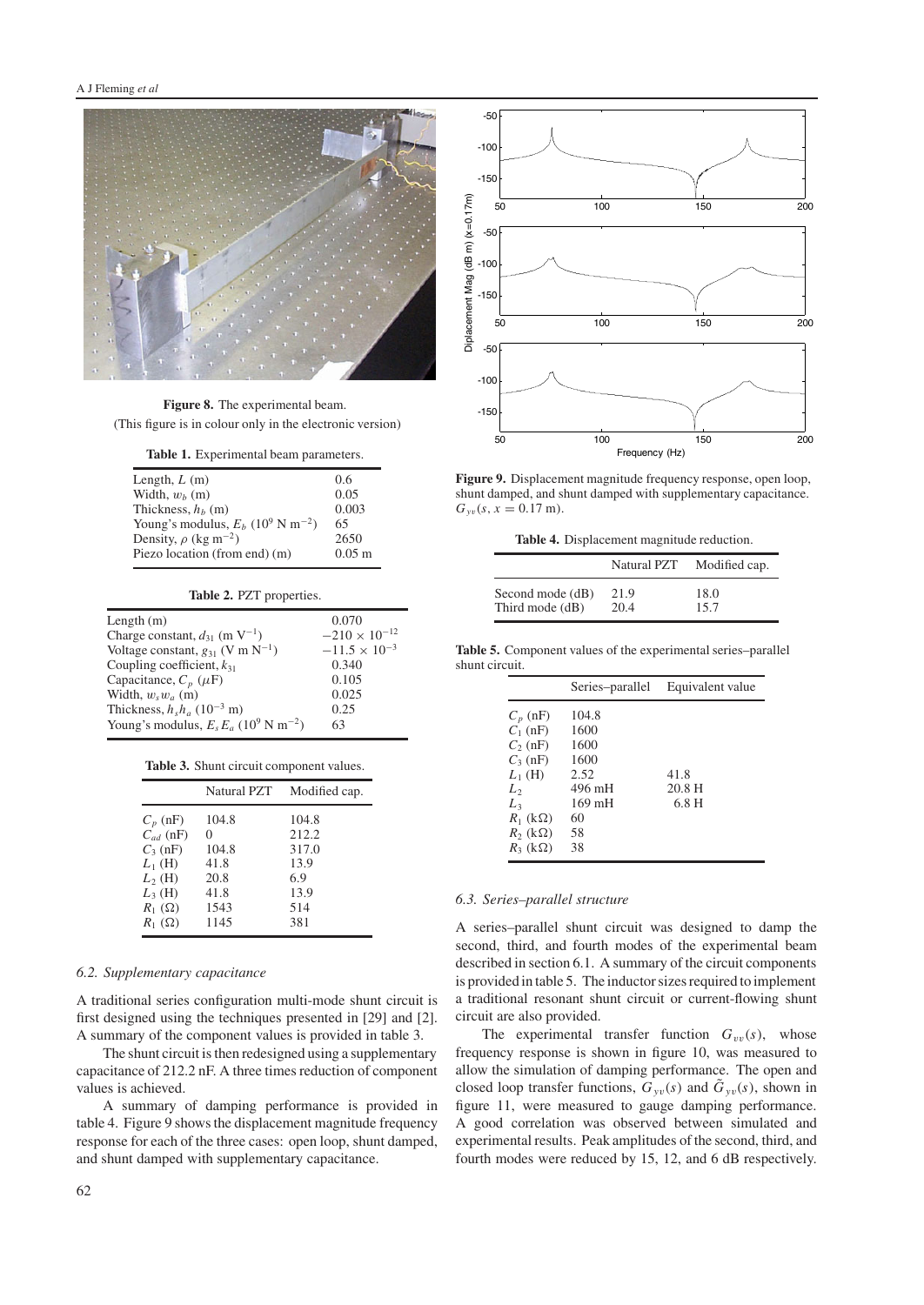

**Figure 10.** Experimental frequency response from an applied actuator voltage to the resulting open circuit shunt voltage  $G_{vv}(j\omega)$ .



**Figure 11.** Transfer function from an applied actuator voltage to the measured displacement  $G_{yv}(j\omega)$ . Experimental open loop ( $\cdots$ ), simulated closed loop  $(\_\_)$ , and experimental closed loop  $(\_ - \_)$ .

The time domain response to a low pass filtered step in actuator voltage is shown in figure 12.

# **7. Conclusions**

Structural vibration can be reduced by shunting an attached PZT with an electrical impedance. Current shunt circuit designs require impractically large inductance values of up to thousands of henries.

The size of single- and multi-mode shunt circuit inductors can be reduced by placing an additional capacitance across the terminals of the PZT. Branch inductance and resistance values are reduced by the same factor in which capacitance is increased. Supplementary capacitance also has the consequence of reduced controller gain and damping performance. The situation can be viewed as a trade off between desired component reduction and tolerable performance loss.

Two modes of a simply supported beam are successfully damped using a capacitance modified shunt circuit. The second and third modes of a simply supported beam are reduced in magnitude by 19 and 15.7 dB. These results show



**Figure 12.** Time domain velocity response of the beam to a low pass filtered step in actuator voltage. Open loop (a), and closed loop (b).

a 3.9 and 4.7 dB reduction in damping performance caused by the introduction of the additional capacitance.

A new type of multi-mode shunt damping circuit has also been introduced. The *series–parallel* impedance structure uses less components, and contains smaller inductors than most previous circuit designs. In comparison with other multi-mode shunt techniques applied to the same experimental beam [3, 12], the series–parallel impedance structure results in less damping, especially at higher frequencies. The loss in performance is due to the method in which adjacent structural modes and circuit networks are decoupled. Unlike other techniques, current from the PZT must flow through all but one of the current blocking networks. The additional complex impedance of each current blocking network, although minor and assumed negligible, sums to significantly disturb the desired impedance at each structural resonance frequency.

Another benefit of the technique introduced is that of simplified tuning. Large valued physical inductors are invariably of fixed design e.g. toroidal core inductors. The interval between available inductance values allows only a coarse tuning of the shunt circuit. As an alternative to varying the inductance values, instead one may tune the arbitrary capacitance values intrinsic to both techniques. Small variable capacitors are widespread and easily obtained.

#### **References**

- [1] Behrens S, Fleming A J and Moheimani S O R 2001 New method for multiple-mode shunt damping of a structural vibration using a single piezoelectric transducer *Proc. SPIE Smart Structure and Materials, Damping and Isolation (San Diego, CA, March 2001); SPIE* **4331** 239–50
- [2] Behrens S and Moheimani S O R 2001 Optimal resistive elements for multiple mode shunt-damping of a piezoelectric laminate beam *Proc. IEEE Conf. on Decision and Control (Sydney, Australia, Dec. 2001)* pp 4018–23
- [3] Behrens S and Moheimani S O R 2002 Current flowing multiple mode piezoelectric shunt dampener *Proc. SPIE Smart Materials and Structures (San Diego, CA, March 2002)* pp 4697–24
- [4] Behrens S, Moheimani S O R and Fleming A J 2002 Multiple mode passive piezoelectric shunt dampener *Proc. IFAC Mechatronics (Barcelona, 2002)*